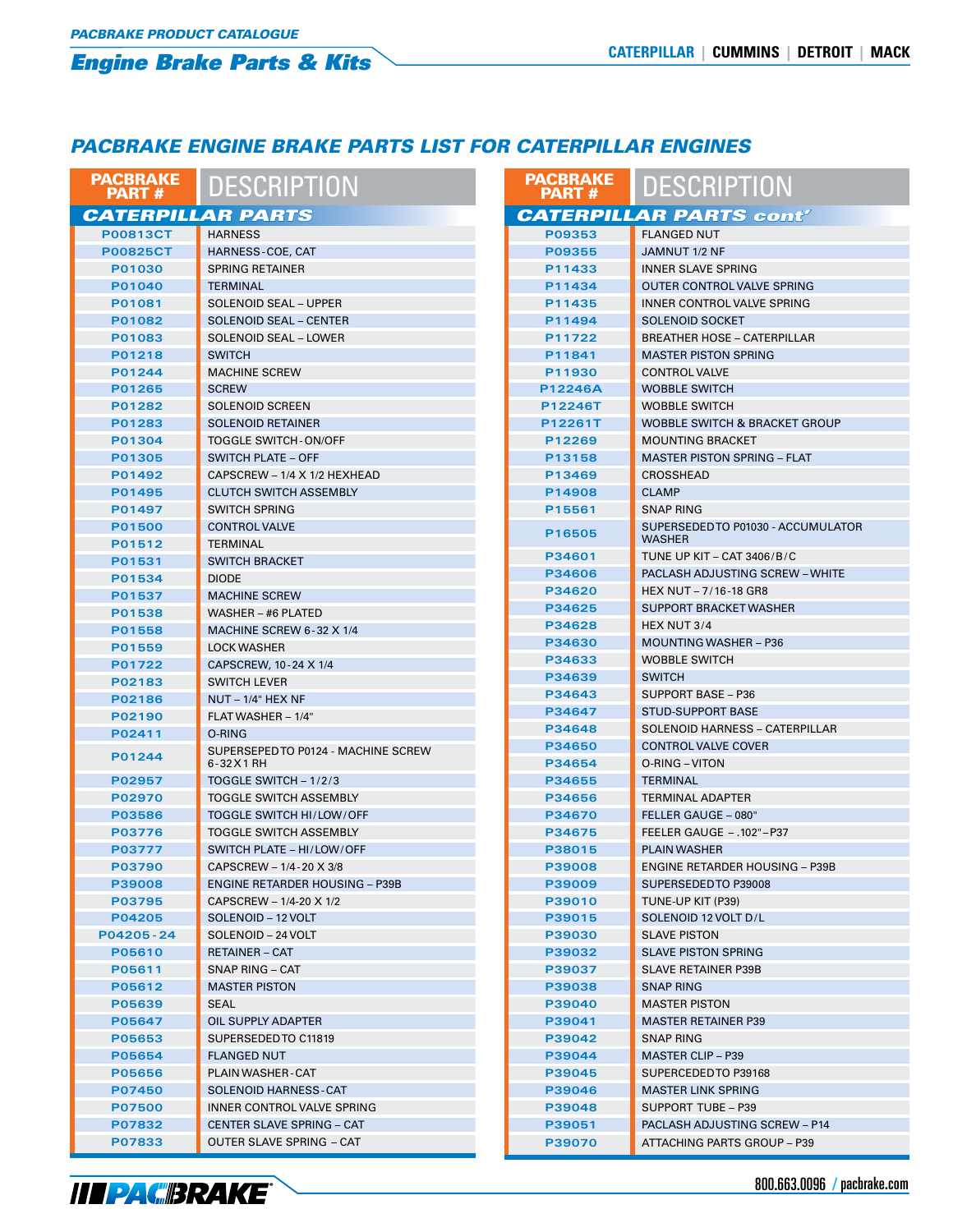### *PACBRAKE ENGINE BRAKE PARTS LIST FOR CATERPILLAR & CUMMINS ENGINES*

| <b>PACBRAKE</b><br><b>PART#</b> | <b>DESCRIPTION</b>                    | <b>PACBRAKE</b><br><b>PART#</b> | <b>DESCRIPTION</b>                                           |  |
|---------------------------------|---------------------------------------|---------------------------------|--------------------------------------------------------------|--|
|                                 | <b>CATERPILLAR PARTS cont'</b>        |                                 | <b>CUMMINS PARTS cont'</b>                                   |  |
| P39072                          | <b>CAPSCREW - P39 SERIES</b>          | P01538                          | WASHER - #6 PLATED                                           |  |
| P39073                          | NUT - HEAVY HEX                       | P01558                          | MACHINE SCREW 6-32 X 1/4                                     |  |
| P39074                          | WASHER $-$ P39                        | P01559                          | <b>LOCK WASHER</b>                                           |  |
| P39076                          | SUPERSEDED TO P39084                  | P01722                          | CAPSCREW, 10-24 X 1/4                                        |  |
| P39077                          | STUD-P39                              | P02183                          | <b>SWITCH LEVER</b>                                          |  |
| P39078                          | WIRE CLIP - P39                       | P02186                          | $NUT - 1/4"$ HEX NF                                          |  |
| P39079                          | SUPERSEDED TO P39084                  | P02190                          | FLAT WASHER - 1/4"                                           |  |
| P39084                          | PACLASH ADJUSTING SCREW - P39B        | P02299                          | <b>TERMINAL ASSEMBLY</b>                                     |  |
| P39100                          | <b>INNER CONTROL VALVE SPRING</b>     | P02390                          | <b>SOLENOID HARNESS - CUMMINS</b>                            |  |
| P39135                          | <b>SLAVE PISTON LINK</b>              | P02514                          | <b>STUD WASHER</b>                                           |  |
| P39148                          | <b>MASTER PISTON - P39D</b>           | <b>P02610P</b>                  | <b>TEAR-OFF GASKET (PAPER)</b>                               |  |
| P39159                          | <b>SET SCREW - P39D</b>               | P02744                          | MACHINE SCREW 6-32 X 1 RH                                    |  |
| P39160                          | NUT 3/8-24, P39D                      | P02856                          | <b>STUD ASSEMBLY</b>                                         |  |
| P39161                          | <b>SLAVE LINK P39D</b>                | P02957                          | TOGGLE SWITCH - 1/2/3                                        |  |
| P39162                          | <b>SLAVE PISTON ASSEMBLY</b>          | P02969                          | <b>OIL SUPPLY SCREW</b>                                      |  |
| P39163                          | <b>SLAVE PISTON RETAINER</b>          | P02970                          | <b>TOGGLE SWITCH ASSEMBLY</b>                                |  |
| P39164                          | <b>INNER SLAVE SPRING - P39D</b>      | P03790                          | CAPSCREW - 1/4-20 X 3/8                                      |  |
| P39168                          | MASTER LINK - P39B/D/E                | P03795                          | CAPSCREW - 1/4-20 X 1/2                                      |  |
| P60045                          | RELAY - 12 VOLT CN                    | P04089                          | <b>MASTER PISTON</b>                                         |  |
| P60100                          | <b>SELF DRILL &amp; TAP SCREW</b>     | P04136                          | <b>CONTROL VALVE COVER</b>                                   |  |
| <b>CUMMINS PARTS</b>            |                                       | P04205                          | SOLENOID - 12VOLT                                            |  |
| <b>P00807C</b>                  | <b>HARNESS</b>                        | P04205-24                       | SOLENOID - 24VOLT                                            |  |
| P00821C                         | <b>HARNESS</b>                        | P04841                          | <b>VALVE COVER GASKET (CORK)</b>                             |  |
| P01017                          | <b>MASTER PISTON - 7/8"</b>           | P07447                          | <b>MASTER PISTON SPRING</b>                                  |  |
| P01022                          | <b>SLAVE PISTON SPRING</b>            | <b>P07500</b>                   | INNER CONTROL VALVE SPRING                                   |  |
| P01023                          | <b>RETAINING RING</b>                 | P07623                          | <b>SLAVE PISTON - CUMMINS</b>                                |  |
| P01030                          | <b>SPRING RETAINER</b>                | P08532                          | <b>VALVE COVER GASKET (CORK)</b>                             |  |
| P01040                          | <b>TERMINAL</b>                       | P08895                          | <b>SLAVE PISTON RETAINER</b>                                 |  |
| P01081                          | <b>SOLENOID SEAL - UPPER</b>          | P09353                          | <b>FLANGED NUT</b>                                           |  |
| P01082                          | <b>SOLENOID SEAL - CENTER</b>         | P09355                          | JAMNUT 1/2 NF                                                |  |
| P01083                          | SOLENOID SEAL - LOWER                 | P09916                          | <b>SET SCREW</b>                                             |  |
| P01094                          | NUT - 1/2" NC, HEAVY HEX              | P10180                          | <b>SEAL – CUMMINS</b>                                        |  |
| P01178                          | <b>SWITCH BRACKET</b>                 | P11436                          | <b>OUTER CONTROL VALVE SPRING</b>                            |  |
| P01180                          | <b>SWITCH COVER</b>                   | P11437                          | INNER CONTROL VALVE SPRING                                   |  |
| P01181                          | NUT-HEX                               | P11470                          | SPACER STUD - CAT                                            |  |
| P01199                          | <b>STUD ASSY</b>                      | P11494                          | <b>SOLENOID SOCKET</b>                                       |  |
| P01218                          | <b>SWITCH</b>                         | P11930                          | <b>CONTROL VALVE</b>                                         |  |
| P01219                          | THROTTLE SWITCH ASSEMBLY              | P12246A                         | <b>WOBBLE SWITCH</b>                                         |  |
| P01234                          | <b>STUD SPACER</b>                    | P12246T                         | <b>WOBBLE SWITCH</b>                                         |  |
| P01244                          | <b>MACHINE SCREW</b>                  | P12261T                         | <b>WOBBLE SWITCH &amp; BRACKET GROUP</b>                     |  |
| P01265                          | <b>SCREW</b>                          | P12269                          | <b>MOUNTING BRACKET</b>                                      |  |
| P01282                          | <b>SOLENOID SCREEN</b>                | P12504                          | <b>ATTACHING GROUP</b>                                       |  |
| P01283                          | <b>SOLENOID RETAINER</b>              | P13294                          | <b>GASKET - CUMMINS (METAL)</b>                              |  |
| P01304                          | TOGGLE SWITCH - ON/OFF                | P14007                          | <b>ENGINE RETARDER HOUSING - P14</b>                         |  |
| P01305                          | <b>SWITCH PLATE - OFF</b>             | P14008                          | PACLASH ADJUSTING SCREW - P14                                |  |
| P14007                          | <b>ENGINE RETARDER HOUSING - P14</b>  | P14009                          | <b>ENGINE RETARDER HOUSING - P14A</b>                        |  |
| P14009                          | <b>ENGINE RETARDER HOUSING - P14A</b> | P14011                          | <b>ENGINE RETARDER HOUSING - P14B</b>                        |  |
| P01492                          | CAPSCREW - 1/4 X 1/2 HEXHEAD          | P14013                          | TUNE-UP KIT P14/A/B                                          |  |
| P01495                          | <b>CLUTCH SWITCH ASSEMBLY</b>         | P14014                          | ENGINE BRAKE BASE KIT P-14 N14PLUS 12V S/L<br>(Check CPL #s) |  |
| P01497                          | <b>SWITCH SPRING</b>                  | P14015                          | <b>MOUNTING GROUP P14</b>                                    |  |
| P01512                          | TERMINAL                              |                                 | ENGINE BRAKE BASE KIT P14A 94N14 12V S/L                     |  |
| P01519                          | OUTER CONTROL VALVE SPRING            | P14018                          | (Check CPL #s)                                               |  |
| P01531                          | <b>SWITCH BRACKET</b>                 |                                 | ENGINE BRAKE BASE KIT P14B 94N14 12V S/L                     |  |
| P01534                          | <b>DIODE</b>                          | P14022                          | (Check CPL #s)                                               |  |

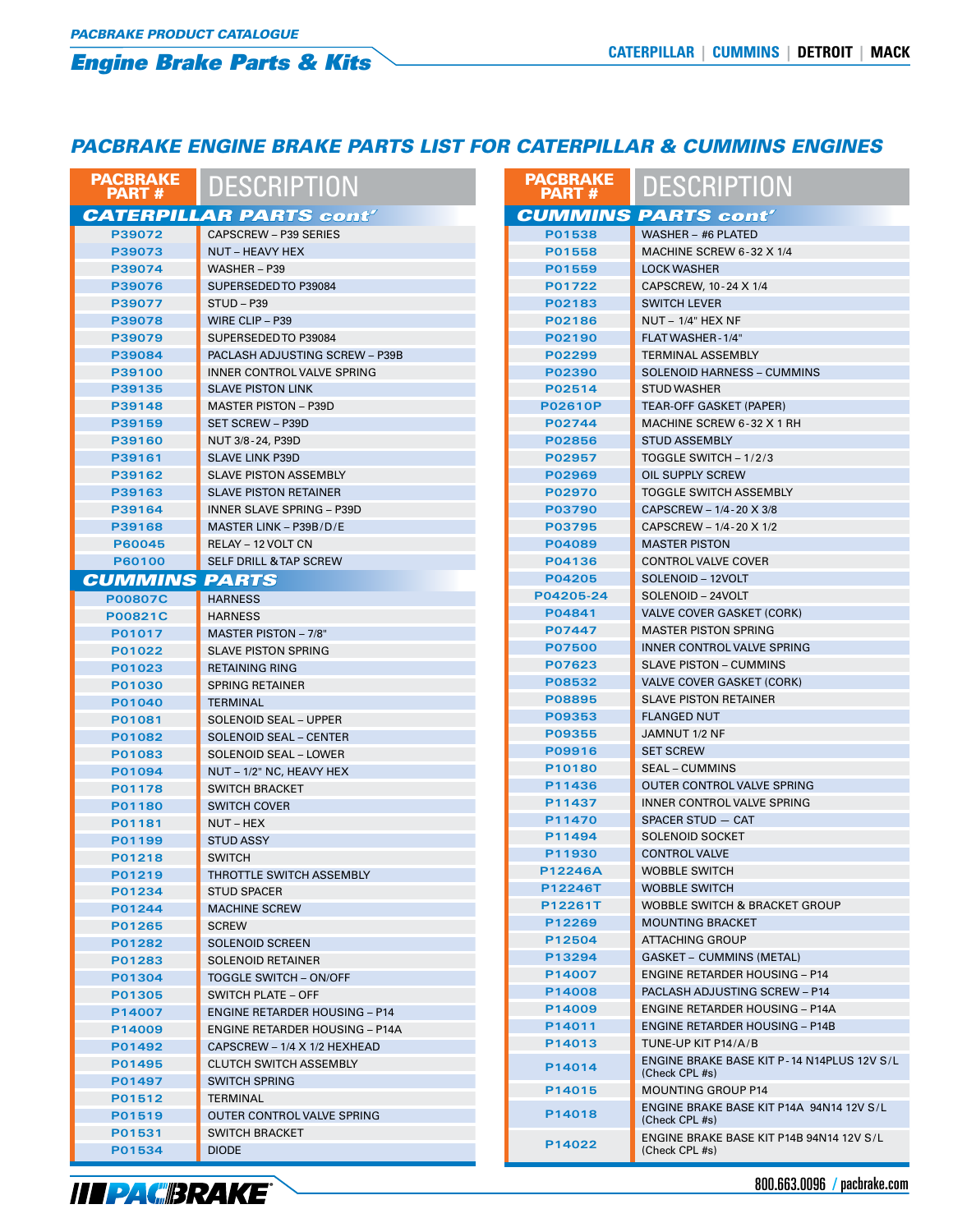### *PACBRAKE ENGINE BRAKE PARTS LIST FOR CUMMINS & DETROIT ENGINES*

| <b>PACBRAKE</b><br><b>PART#</b> | <b>DESCRIPTION</b>                     | <b>PACBRAKE</b><br><b>PART#</b> | <b>DESCRIPTION</b>                       |
|---------------------------------|----------------------------------------|---------------------------------|------------------------------------------|
|                                 | <b>CUMMINS PARTS cont'</b>             |                                 | <b>DETROIT PARTS cont'</b>               |
| P14035                          | <b>ENGINE CONTROL GROUP - P14</b>      | P01538                          | WASHER - #6 PLATED                       |
| P14068                          | <b>SWITCH GROUP</b>                    | P01558                          | MACHINE SCREW 6-32 X 1/4                 |
| P14100                          | <b>COLLAR</b>                          | P01559                          | <b>LOCK WASHER</b>                       |
| P14848                          | GASKET - P38 (METAL)                   | P01722                          | CAPSCREW, 10-24 X 1/4                    |
| P14873                          | <b>CROSSHEAD</b>                       | P02183                          | <b>SWITCH LEVER</b>                      |
| P14908                          | <b>CLAMP</b>                           | P02186                          | NUT-1/4" HEX NF                          |
| P15561                          | <b>SNAP RING</b>                       | P02190                          | FLAT WASHER - 1/4"                       |
| P16846                          | GASKET (METAL)                         | P02744                          | MACHINE SCREW 6-32 X 1 RH                |
| P16846-3                        | <b>GASKET (METAL 3 PACK)</b>           | P02957                          | TOGGLE SWITCH - 1/2/3                    |
| P18792                          | MASTER PISTON SPRING - 455 B/C         | P02970                          | <b>TOGGLE SWITCH ASSEMBLY</b>            |
| P19103                          | <b>SLAVE PISTON-N14</b>                | P03790                          | CAPSCREW 1/4-20 X 3/8                    |
| P19104                          | <b>OUTER SLAVE PISTON SPRING - N14</b> | P03795                          | CAPSCREW 1/4-20 X 1/2                    |
| P19105                          | <b>INNER SLAVE PISTON SPRING - N14</b> | P04205                          | SOLENOID - 12 VOLT                       |
| P19139                          | <b>SLAVE PISTON SPRING RETAINER</b>    | P04205-24                       | SOLENOID - 24 VOLT                       |
| P20800                          | <b>HARNESS P14</b>                     | P07500                          | <b>INNER CONTROL VALVE SPRING</b>        |
| P20925                          | <b>MASTER PISTON ASSEMBLY - N14</b>    | P09353                          | <b>FLANGED NUT</b>                       |
| P34655                          | <b>TERMINAL</b>                        | P09355                          | JAMNUT 1/2 NF                            |
| P38011                          | <b>TUNE-UP KIT CUMMINS 88NT</b>        | P11434                          | OUTER CONTROL VALVE SPRING               |
| P38015                          | <b>PLAIN WASHER</b>                    | P11435                          | INNER CONTROL VALVE SPRING               |
| P38020                          | <b>MASTER PISTON</b>                   | P11494                          | <b>SOLENOID SOCKET</b>                   |
| P38025                          | OIL SUPPLY SCREW P-38                  | P12246A                         | <b>WOBBLE SWITCH</b>                     |
| P38045                          | <b>INJECTOR ADJUSTING SCREW</b>        | P12246T                         | <b>WOBBLE SWITCH</b>                     |
| P38070                          | PACLASH ADJUSTING SCREW P-38           | P12261T                         | <b>WOBBLE SWITCH &amp; BRACKET GROUP</b> |
| P40012                          | <b>GASKET KIT - CUMMINS (CORK)</b>     | P12269                          | <b>MOUNTING BRACKET</b>                  |
| P40022                          | <b>GASKET KIT - CUMMINS (METAL)</b>    | P14908                          | <b>CLAMP</b>                             |
| P40024                          | TUNE-UP KIT WITH GASKETS               | P15561                          | <b>SNAP RING</b>                         |
| P40055                          | <b>SLAVE PISTON SPRING</b>             | P17658                          | MASTER PISTON SPRING - 760A/765          |
| P40060                          | <b>SLAVE PISTON P40</b>                | P34650                          | <b>CONTROL VALVE COVER</b>               |
| P40070                          | <b>PACLASH ADJUSTING SCREW - BLUE</b>  | P38015                          | <b>PLAIN WASHER</b>                      |
| P40071                          | PACLASH ADJUSTING SCREW                | <b>P50007</b>                   | <b>FLANGE NUT</b>                        |
| P40072                          | <b>PACLASH ADJUSTING SCREW - RED</b>   | P50072                          | <b>PACLASH ADJUSTING SCREW - P50</b>     |
| P60045                          | <b>RELAY - 12 VOLT CN</b>              | P50150                          | <b>CONTROL GROUP - P50 DDECII</b>        |
| P60100                          | <b>SELF DRILL &amp; TAP SCREW</b>      | P50155                          | <b>CONTROL GROUP - P50 DDEC III</b>      |
| P60125                          | <b>SWITCH PLATE</b>                    | P60004                          | <b>OUTER SLAVE PISTON - P63C</b>         |
| <b>DETROIT PARTS</b>            |                                        | <b>P60008</b>                   | <b>SLAVE PISTON</b>                      |
| P01040                          | TERMINAL                               | P60013                          | FLAT SPRING - $P63/A/B/C$                |
| P01081                          | <b>SOLENOID SEAL - UPPER</b>           | P60016                          | <b>MASTER PISTON</b>                     |
| P01082                          | <b>SOLENOID SEAL - CENTER</b>          | P60019                          | <b>SPRING PLATE</b>                      |
| P01083                          | SOLENOID SEAL - LOWER                  | P60021                          | CAPSCREW - 12PT                          |
| P01218                          | <b>SWITCH</b>                          | P60022                          | <b>WASHER</b>                            |
| P01244                          | <b>MACHINE SCREW</b>                   | P60023                          | <b>SPACER BAR</b>                        |
| P01265                          | <b>SCREW</b>                           | P60029                          | <b>INNER SLAVE PISTON - LARGE</b>        |
| P01282                          | <b>SOLENOID SCREEN</b>                 | <b>P60030</b>                   | <b>BRIDGE SPRING</b>                     |
| P01283                          | <b>SOLENOID RETAINER</b>               | P60031                          | <b>MASTER PISTON - LARGE</b>             |
| P01287                          | OIL CONNECTOR                          | P60045                          | RELAY - 12 VOLT CN                       |
| P01304                          | TOGGLE SWITCH - ON/OFF                 | P60046                          | <b>HARNESS - DDEC</b>                    |
| P01305                          | <b>SWITCH PLATE - OFF</b>              | P60047                          | <b>HARNESS - THRU HEAD</b>               |
| P01492                          | CAPSCREW - 1/4 X 1/2 HEXHEAD           | <b>P60048</b>                   | <b>HARNESS - UNDER COVER</b>             |
| P01495                          | <b>CLUTCH SWITCH ASSEMBLY</b>          | P60049                          | JUMPER WIRE - P63                        |
| P01497                          | <b>SWITCH SPRING</b>                   | <b>P60050</b>                   | ATTACHING PARTS GROUP P61/P63            |
| P01500                          | <b>CONTROL VALVE</b>                   | P60051                          | HARNESS – UNDER COVER – P-50             |
| P01512                          | <b>TERMINAL</b>                        | P60053                          | CONTROL VALVE SPRING - P63               |
| P01531                          | <b>SWITCH BRACKET</b>                  | P60054                          | <b>ACCUMULATOR SPRING - P63</b>          |
| P01534                          | <b>DIODE</b>                           | <b>P60059</b>                   | ACCUMULATOR SPRING - INNER P63           |
|                                 |                                        |                                 |                                          |